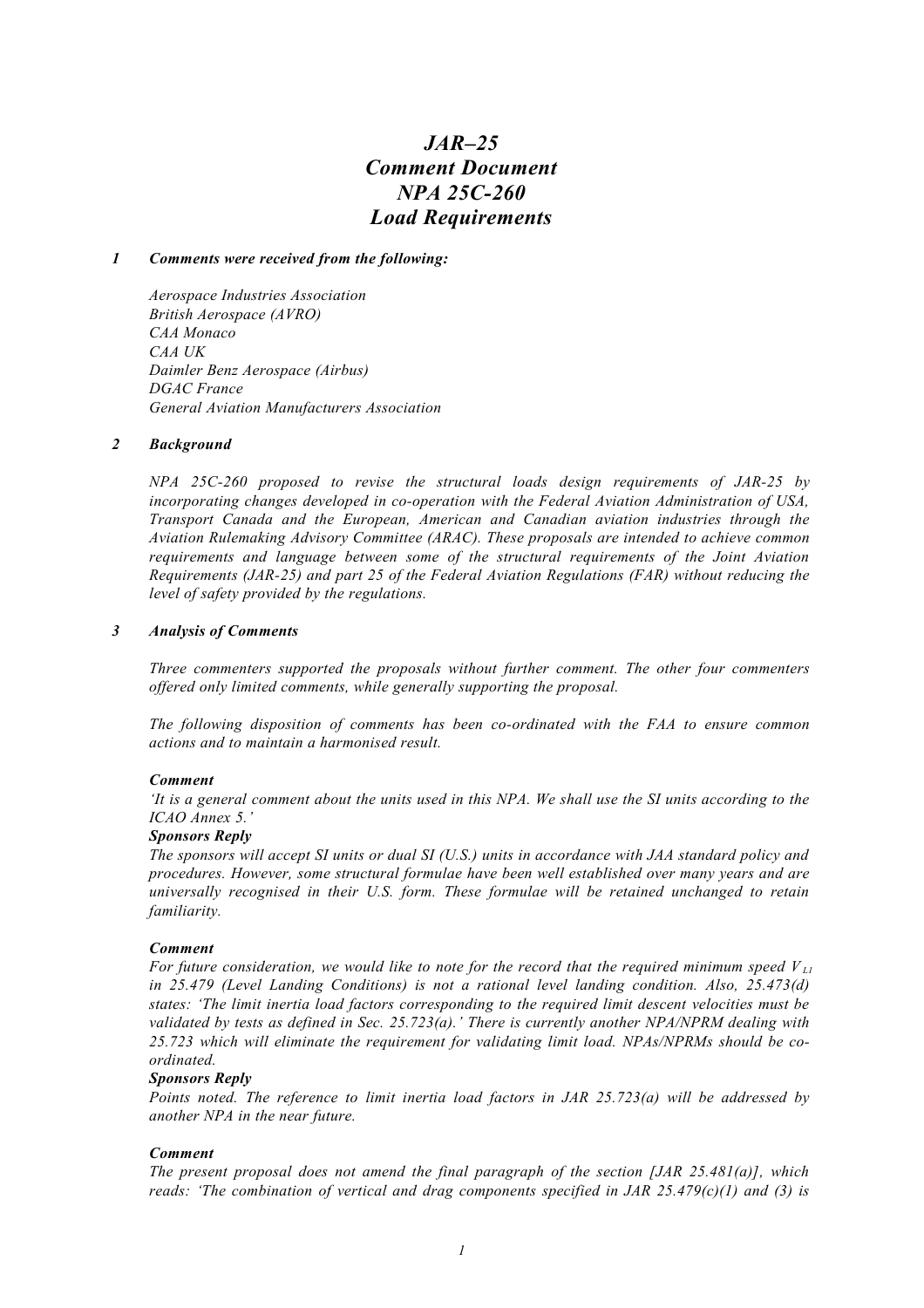*considered to be acting at the main wheel axle centreline.' We recommend that the quoted text is deleted.*

# *Sponsors Reply*

*The comment is correct. The rule will be adopted as proposed except that the incorrect references will be deleted.*

## *Comment*

*The headline states '.... and deleting ACJ 25.331(c)(2).' This is related to checked manoeuvres, which are still subject to agreement by FAA and are not part of the NPA. Therefore this ACJ 25.3319(c)(2) has to be kept until the checked pitching manoeuvre requirement is agreed by FAA and hence recorded in a forthcoming NPA.*

#### *Sponsors Reply*

*Agreed. ACJ 25.331(c)(2) will be retained, pending further NPA action on checked pitching manoeuvre requirements.*

## *4 Further Harmonisation Considerations*

*As a result of comments made against the FAA Notice of Proposed Rulemaking (NPRM 95-14 Revised Structural Loads Requirements for Transport Category Airplanes) changes were introduced into the final rule for §25.415. These changes have led to a difference in text between the proposed FAR 25.415 and the proposed JAR 25.415 as contained within NPA 25C-260. For the record the FAA discussion for disposition of these comments is given below:*

'One commenter believes the changes proposed for §25.415 could be a burden for some airplanes that are derived from models that were certified to earlier amendment levels of the FAR and JAR. To provide relief for these derivative airplanes, the commenter proposed a change to paragraph (b) of §25.415 which would allow the use of 'rational' aerodynamic hinge moment coefficients for control surfaces in lieu of the prescribed coefficients of paragraph (b). The FAA does not agree that there is likely to be a burden for derivative airplanes since the proposed rule applies to new designs. In addition, the design gust speed, when considering both part 25 and JAR-25, has not actually changed. Although §25.415, 'Ground gust conditions', was identical in part 25 and JAR-25, Notice 95-14 proposed to increase the ground gust velocity from the current maximum of 88 feet per second (about 52 knots) to 65 knots. Section 25.519 of JAR-25 already prescribes a 65-knot wind speed for ground gusts during jacking and tie-down and specifically requires these gusts to be applied to the control surfaces. The ARAC recommended, with FAA and JAA concurrence, that ground gusts on control surfaces be addressed in just one section, §25.415, so Notice No. 95-14 proposed to revise this section to achieve the same effect as the §25.519 of JAR-25 by incorporating the 65-knot wind speed into §25.415. The net effect is that there is no change in the ground gust speed requirement for control surfaces over that already required by JAR-25.

Furthermore, the use of rational aerodynamic hinge moment coefficients would necessitate a rational ground gust speed as well, and the 65-knot design gust speed is not necessarily a rational design speed for ground gusts. Jet blasts in airport operations and normal storm conditions often exceed 65 knots but service history has shown that the 65 knot design speed when combined with the conservative prescribed hinge moments of paragraph (b) provides a satisfactory design.

Two commenters recommended that the formulation of the requirement for hinge moments in §25.415 be changed to show the 65 knot wind speed explicitly rather than embedding this value into the multiplying constant. The FAA agrees that this has merit since the connection between the 65 knot wind speed of sections 25.415 and 25.519 could otherwise be missed in any future rulemaking actions. The rule is adopted as proposed except for changes to show the 65 knot wind speed explicitly in the formula for control surface hinge moments.'

# *JAA Sponsors Position*

*The FAA proposal to re-formulate the equation of §25.415 is rational and does not affect the safety level intended by the rule. Therefore, for consistency, it is proposed to adopt the following text for JAR 25.415(a)(2):*